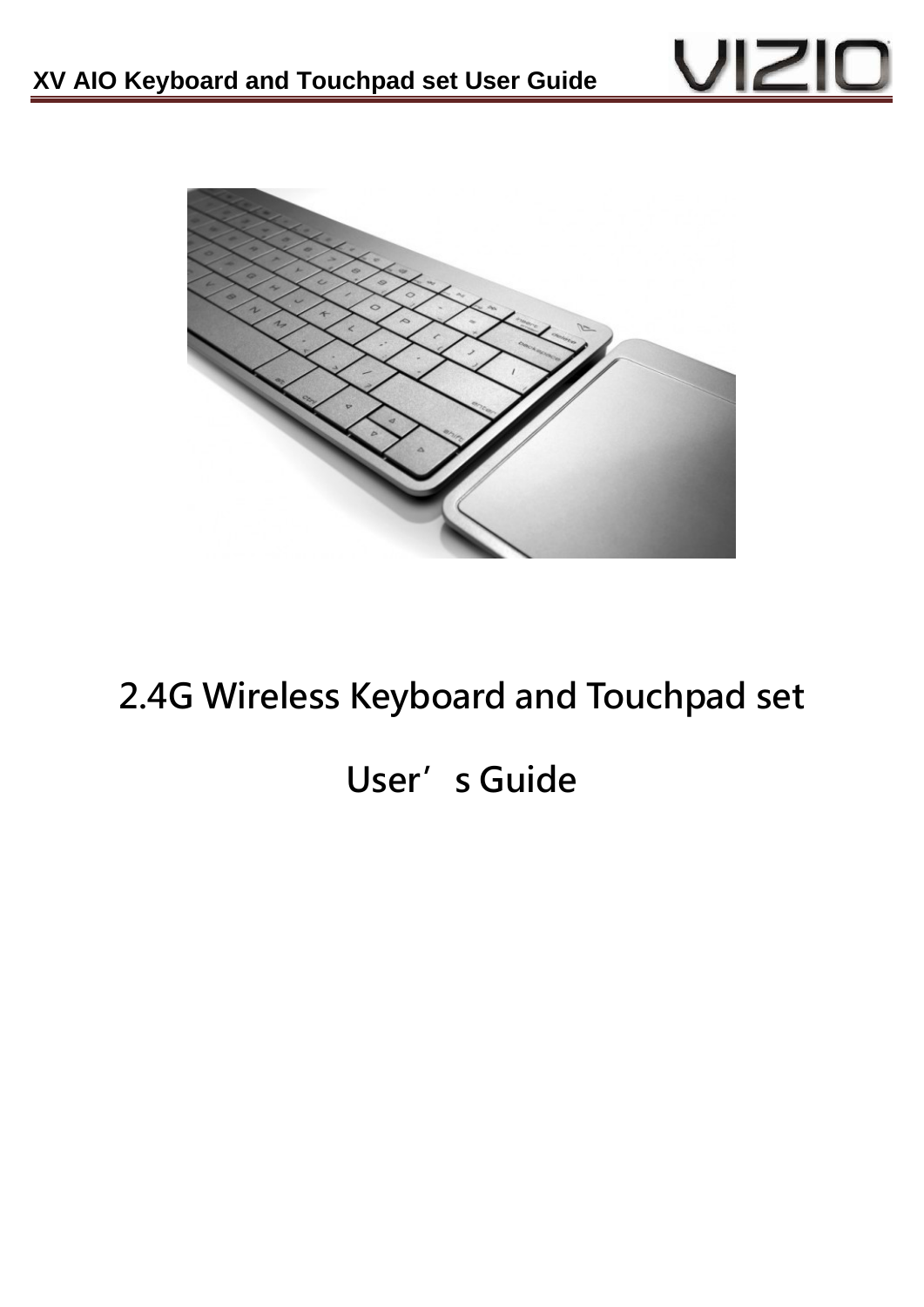# VIZI

#### **Warranty**

#### **ONE-YEAR LIMITED WARRANTY ON PARTS AND LABOR**

#### (Covers units purchased as new in United States and Puerto Rico Only)

VIZIO provides a warranty to the original purchaser of its products against defects in materials and workmanship for a period of one year of non-commercial usage and ninety (90) days of commercial use. If a VIZIO product is defective within the warranty period, VIZIO will either repair or replace the unit at its sole option and discretion.

To obtain warranty service, contact VIZIO Technical Support via email: TechSupport@VIZIO.com or via phone at 877 MY VIZIO (877.698.4946) from 6:00AM to 9:00PM Monday through Friday and 8:00AM to 4:00PM Saturday and Sunday,

Pacific time, or visit www.VIZIO.com. Proof of purchase in the form of a purchase receipt or copy thereof is required.

#### **Parts and Labor**

There will be no charge for parts or labor during the warranty period. Replacement parts and units may be new or recertified at VIZIO's option and sole discretion. Replacement parts and units are warranted for the remaining portion of the original warranty or for ninety (90) days from warranty service or replacement, whichever is later.

#### **Types of Service**

Units 30" or larger will usually be serviced in-home. In-home service requires complete and easy access to the unit and does not include de-installation or re-installation of the product. However, in some cases, it may be necessary to send the unit to a VIZIO service center. VIZIO will cover the transportation charges to and from the same customer location.

Units less than 30" must be sent to a VIZIO service center. VIZIO is not responsible for transportation costs to the service center, but VIZIO will cover return shipping to the customer. PRE-AUTHORIZATION IS REQUIRED BEFORE SENDING ANY UNIT IN FOR SERVICE. Any returns to VIZIO's service centers must utilize either the original carton box and shipping material or a replacement box and material provided by VIZIO. VIZIO technical support will provide instructions for packing and shipping the unit to the VIZIO service center.

#### **Limitations and Exclusions**

VIZIO's one-year limited warranty only covers defects in materials and workmanship. Items not covered include but are not limited to cosmetic damage, normal wear and tear, misuse, signal issues, power surges, and damages from shipping, acts of God, any sort of customer misuse, installation, customer modifications, adjustments, and set-up issues. Units with unreadable or removed serial numbers, "image burn-in", and routine maintenance are not covered. This warranty does not cover products sold "AS IS", "FACTORY RECERTIFIED", or by a non-authorized reseller.

THERE ARE NO EXPRESS WARRANTIES OTHER THAN THOSE LISTED OR DESCRIBED ABOVE. ANY IMPLIED WARRANTIES, INCLUDING ANY IMPLIED WARRANTY OF MERCHANTABILITY AND FITNESS FOR A PARTICULAR PURPOSE, SHALL BE LIMITED IN DURATION TO THE PERIOD OF TIME SET FORTH ABOVE. VIZIO'S TOTAL LIABILITY FOR ANY AND ALL LOSSES AND DAMAGES RESULTING FROM ANY CAUSE WHATSOEVER SHALL IN NO EVENT EXCEED THE PURCHASE PRICE OF THE DISPLAY. VIZIO SHALL NOT BE RESPONSIBLE FOR LOSS OF USE, COMMERCIAL LOSS, LOST REVENUE OR LOST PROFITS, OR OTHER INCIDENTAL OR CONSEQUENTIAL DAMAGES. SOME STATES DO NOT ALLOW LIMITATIONS ON HOW LONG AN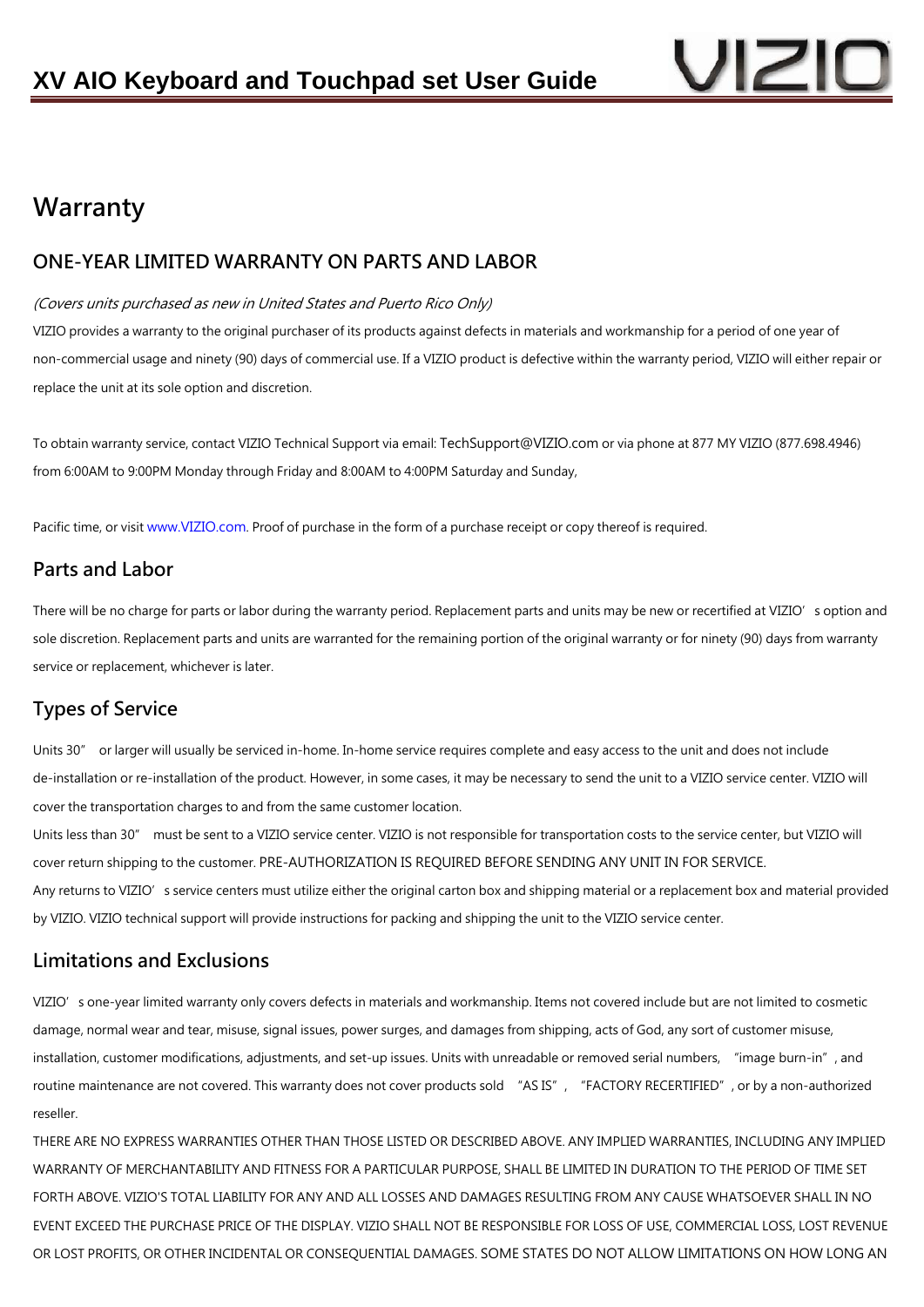### **XV AIO Keyboard and Touchpad set User Guide**



IMPLIED WARRANTY LASTS OR THE EXCLUSION OF INCIDENTAL OR CONSEQUENTIAL DAMAGES, SO THE ABOVE LIMITATIONS OR EXCLUSIONS MAY NOT APPLY TO YOU. THIS WARRANTY GIVES YOU SPECIFIC LEGAL RIGHTS, AND YOU MAY ALSO HAVE OTHER RIGHTS, WHICH VARY FROM STATE TO STATE. THIS WARRANTY IS SUBJECT TO CHANGE WITHOUT NOTICE. CHECK www.VIZIO.com FOR THE MOST CURRENT VERSION.

#### **Personal Data**

If your VIZIO product is capable of storing personal data and other information, **ALL CONTENTS AND INFORMATION WILL BE DELETED IN THE COURSE OF SOME IN-HOME AND ALL SHIP-IN WARANTY SERVICE.** If this occurs, your product will be restored to you configured **as originally purchased**. **You will be responsible for restoring all applicable data and passwords.** Recovery and reinstallation of user data is not covered under this Limited Warranty. **In order to protect your personal information, VIZIO recommends that you always clear all personal information from the unit before it is serviced, regardless of the servicer.**.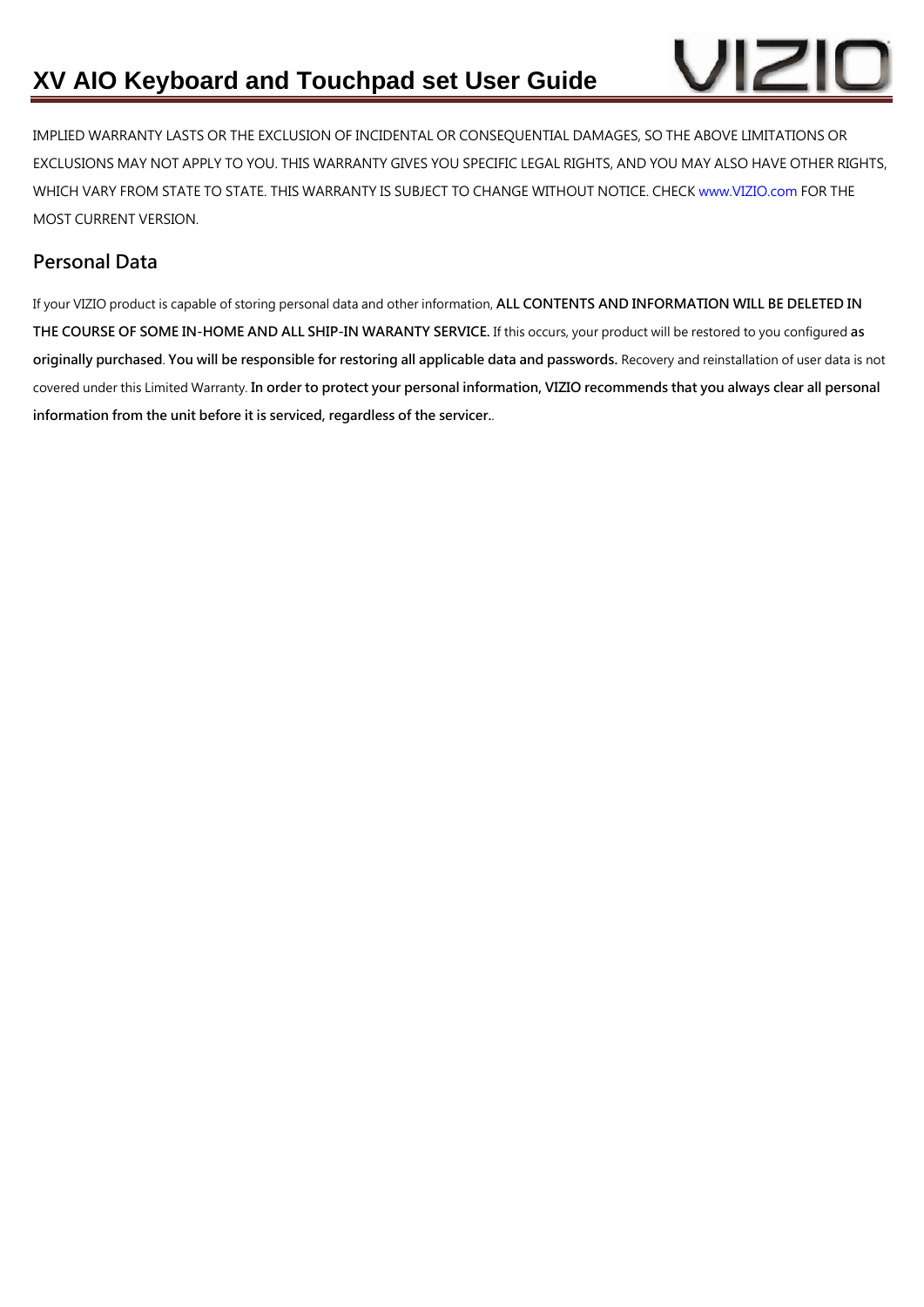

#### **To Our Valued Customer**

Congratulations on your decision to purchase a Desktop computer! During development, the computer must pass extensive quality tests to meet the rigorous standards that have made us famous for quality and reliability.

All of our computers go through a comprehensive quality test to ensure the computer is working correctly before it leaves our factory. In addition, we have placed a security seal on your computer to indicate that it has not been tampered with since it left our factory.

We know that expanding and upgrading are key benefits for all customers. We are proud to make this a key differentiator for our computers and understand that you may wish to upgrade your computer to meet your specific needs.

Any hardware upgrades that you intend to do should only be done after you have completely set up your new computer. Refer to the setup poster included with your system for help with setting up. If you have any problems setting up your system and turning it on, immediately contact the VIZIO Customer Care Center listed earlier in this Limited Warranty and Support Guide, and a VIZIO Customer Representative will assist you. This must be done first before attempting to upgrade your system.

By breaking the security seal on the back of the computer, you are confirming that the computer was working properly before you attempted to upgrade your system. Once the security seal has been broken, your computer is then, to the extent allowed by local law, covered under the terms and conditions listed in the "Hardware Limited Warranty" section.

Thank you for choosing this computer. We hope you enjoy discovering the exciting things you can do with it!

#### **Customer Support**

Easy to reach. Easy to use. Award-winning VIZIO Customer Support is our promise to help you get the most from your computer. Whether with tools located on your computer, from information on the Web, by phone, or through your local retailer, you'll find what you need.

#### **Problems? VIZIO Will Help**

Your new computer is built to work right now — and for many years to come. But it is a complex, powerful ALL-IN-ONE PC, and sometimes things go wrong. If that happens to your computer, VIZIO is ready to help.

#### **Getting Started**

Follow the setup poster and the Getting Started guide for help with setting up and using your computer.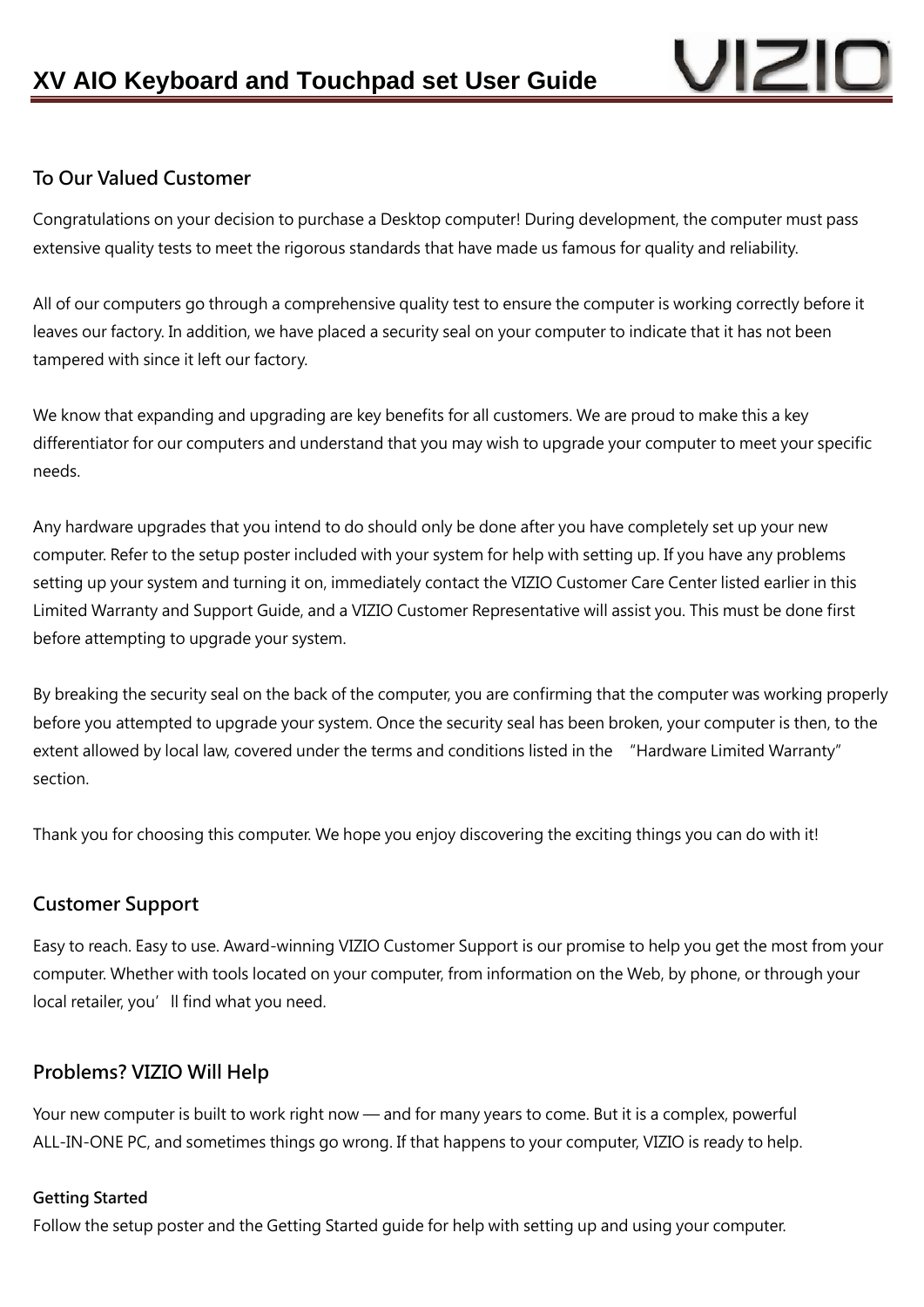#### **See What You Can Do**

There's lots of helpful information included with your computer. First look at Help on your Windows desktop (to access it, click **Start**, then click **Help and Support**). It contains more detailed help and will give you suggestions on how to fix the problem.

Within the Help and Support Center, you can get the latest news from VIZIO about your computer. Be sure to also check the updates from VIZIO that are sent to your desktop from time to time.

Next, try a little surfing! The VIZIO Web site has updated software, tips and tricks, answers for common problems, and other information. Go to the Support Web site listed earlier in this document and search for your computer model.

#### **Call VIZIO Customer Care Center**

Finally, if these steps don't help, you can reach a real, knowledgeable person by calling the VIZIO Customer Care Center in your area. Phone assistance to get you up and running is covered for thirty (30) days from the time you purchased your computer. After thirty (30) days, there may be a charge, but the helpful support is still available.

#### **And, if Necessary: Get Repair**

If your computer needs to be repaired or to have parts replaced, you have two choices:

You can easily replace many of your computer parts that are considered consumer replaceable. This is the fastest method of repair, as many times we can send the part directly to your home or business in a few days.

**•** If a repair is necessary, the VIZIO Customer Care Center will make arrangements to fix your computer. These services are covered during the warranty period.

There are a few limitations and exclusions to this warranty (as well as some important details), which are described in the "Hardware Limited Warranty" section.

#### **Understanding Hard Disk Drive Space**

The hard disk drive on the Hewlett-Packard and Compaq computers with the Microsoft Windows operating system preinstalled may appear to be smaller than what is stated in the product specifications, in the documentation, or on the box. Hard disk drives are described and advertised by manufacturers in terms of decimal (base 10) capacity. Microsoft Windows and other programs, such as FDISK, use the binary (base 2) numbering system.

In decimal notation, one megabyte (MB) is equal to 1,000,000 bytes, and one gigabyte (GB) is equal to 1,000,000,000 bytes. In the binary numbering system, one megabyte is equal to 1,048,576 bytes, and one gigabyte is equal to 1,073,741,824 bytes. Because of the different measuring systems, you may see a difference between the size reported by Microsoft Windows and the size advertised. The storage capacity of the hard disk drive is as advertised.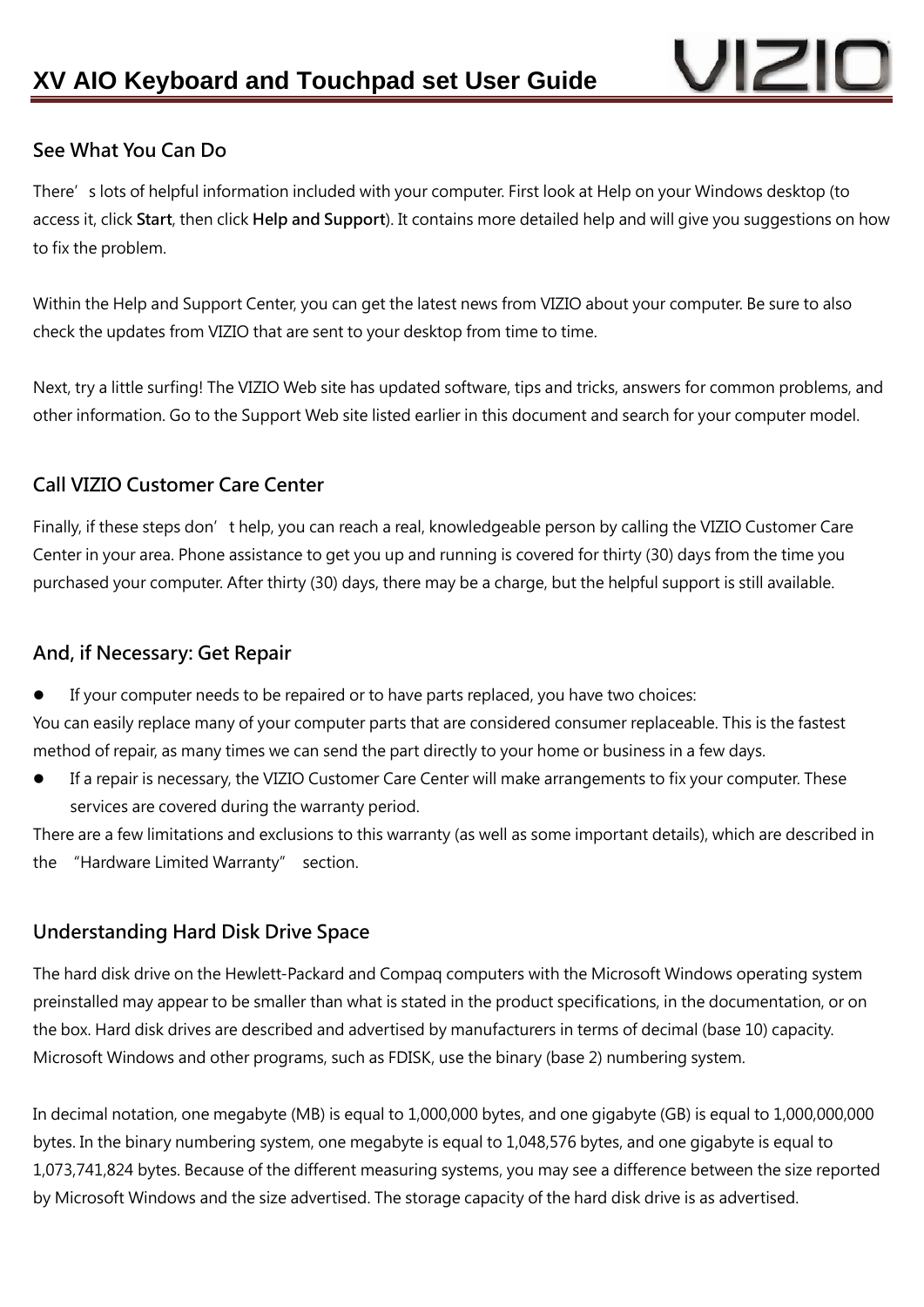

Microsoft Windows reports smaller capacity in the Windows Explorer tool and in the Computer window because it shows information about one partition on the hard disk drive at a time. One of the partitions contains the system recovery information.

#### **Note About Systems Configured with 4GB of Memory**

For computers with a 32-bit operating system, all memory above 3GB may not be available because of system resource requirements. This limitation is not limited to VIZIO and Compaq systems. The memory above 3GB is used for system resources.

#### **Confirming Total Memory**

The system BIOS displays the full 4GB of installed memory.

- 1. Turn on the ALL-IN-ONE PC.
- 2. Press the F1 key. The BIOS menu displays. Confirm the Total Installed Memory.

#### **Telephone & Technical Support**

Products are often returned due to a technical problem rather than a defective product that may result in unnecessary shipping charges billed to you. Our trained support personnel can often resolve the problem over the phone. For more information on warranty service or repair, after the warranty period, contact our Support Department at the number below.

Customer support and quality service are integral parts of VIZIO's commitment to service excellence. For technical assistance contact our VIZIO Technical Support Department via email or phone.

#### Email: **techsupport@VIZIO.com**

(877) 698-4946 Fax: (949) 585-9563 Hours of operation: Monday - Friday: 6 am to 9 pm Saturday – Sunday: 8 am to 4 pm Have your VIZIO model number, serial number, and date of purchase available before you call.

#### **VIZIO**

Address: 39 Tesla Irvine, CA 92618, USA Telephone: (888) 849-4623 (949) 428-2525 Fax: (949) 585-9514 Web: **www.VIZIO.com**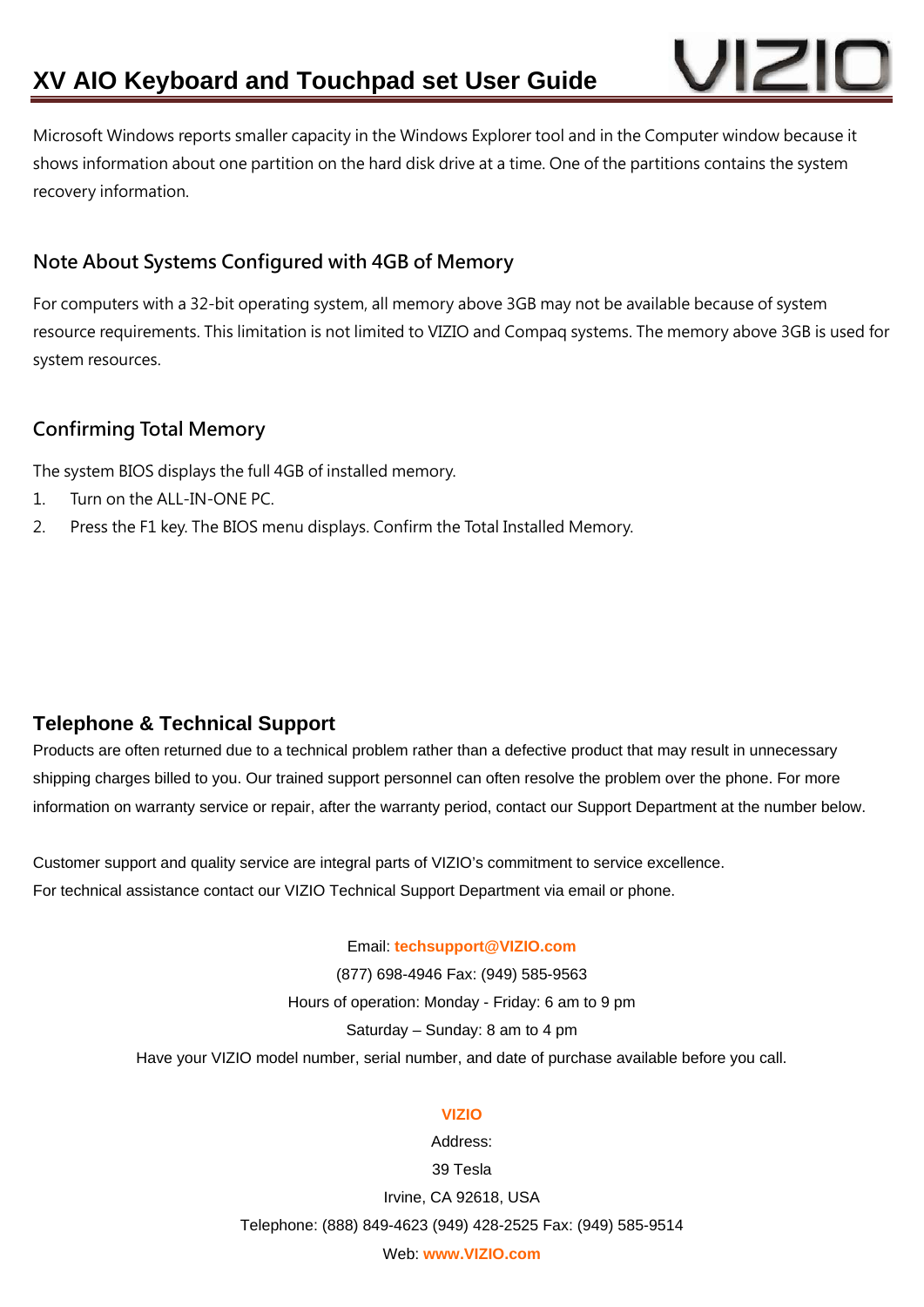

#### **Operating Specifications**

|                              | Keyboard                      | Touchpad    | Dongle         |
|------------------------------|-------------------------------|-------------|----------------|
| <b>Electrical ratings</b>    | $3V$ $=$ $25mA$               | $3V = 25mA$ | $5V$ == $50mA$ |
| <b>Operating temperature</b> | $5^\circ$ to $35^\circ$ C     |             |                |
| Storage temperature          | $-30^{\circ} \sim 65^{\circ}$ |             |                |
| <b>Operating humidity</b>    | 15 to 80% @ 26° C             |             |                |
| Operating altitude           | $0 - 2000$                    |             |                |
| Storage altitude             | $0 \sim 4572$                 |             |                |

\* Refer to your computer' s ratings label located on the back of the computer to determine exact electrical rating.

\* Batteries are delivered with this product. When empty, do not throw them away but collect as small chemical waste.

#### **Connect the receiver**

Your computer will take around 10 seconds to detect the keyboard.

This section provides information on installing the VIZIO Wireless Keyboard and Tracking Pad.

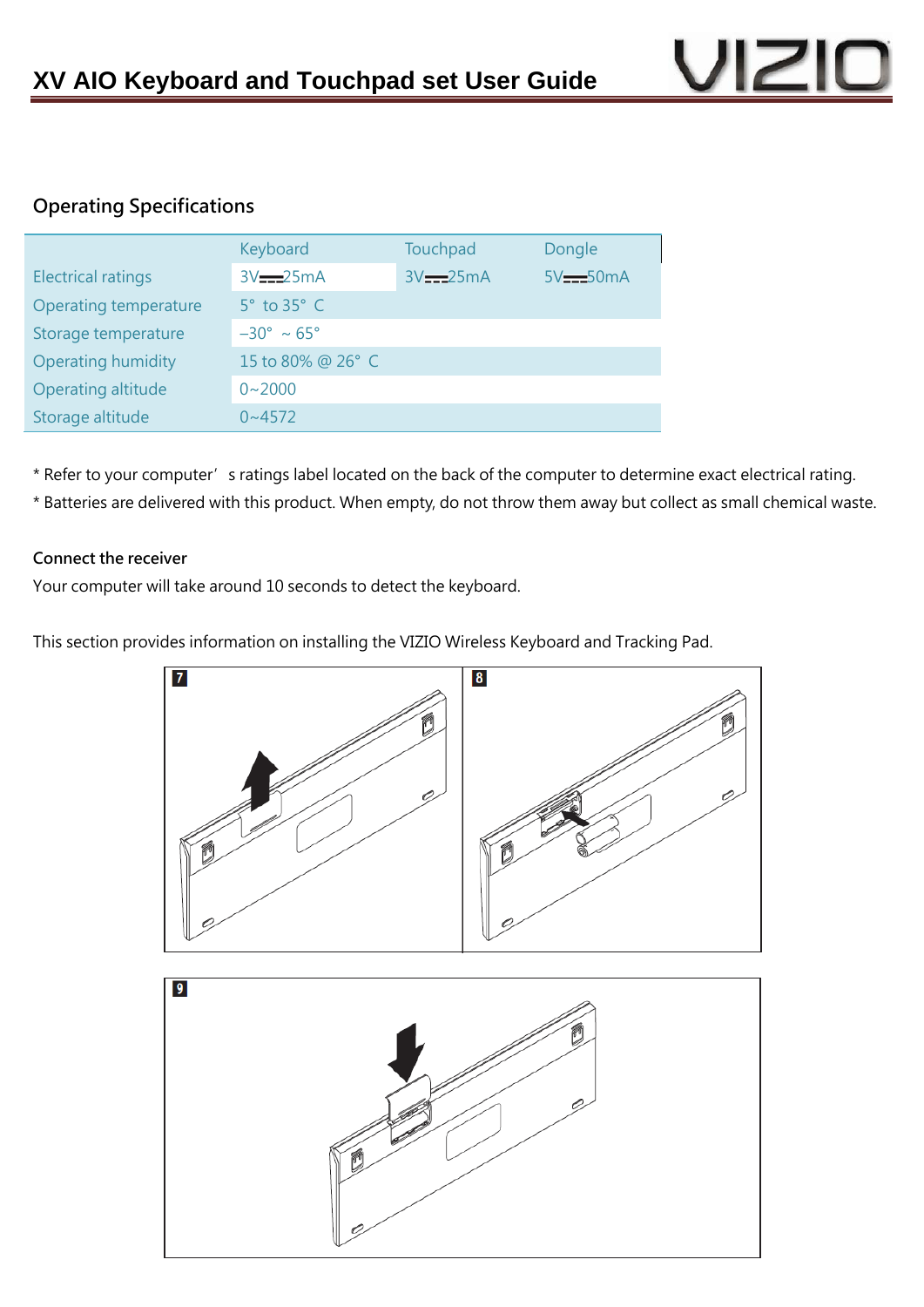

**Important:** Before using the VIZIO Wireless Keyboard and Touchpad, be sure to correctly install the batteries for both the Keyboard and Touchpad.

To save your battery energy, do the following when you are not using the VIZIO Wireless Keyboard and Touchpad: Turn off the power supply on the Keyboard and Touchpad.

Telephone numbers are subject to change without notice. The most up-to-date telephone list for VIZIO Support is always available at: http://www.VIZIO.com/support/?tab=b#downloads

#### **Telephone technical support**

| Country or Region    | Language | Telephone Number |
|----------------------|----------|------------------|
| Canada               | English, |                  |
|                      | French   |                  |
| Mexico               | Spanish  |                  |
| <b>United States</b> | English  |                  |

#### **Touchpad**

About the Indicator Light

The indicator light displays the status of your Touchpad and Keyboard and the batteries.

- When you first turn on your Touchpad, the indicator light glows steadily for 2 to 3 seconds, indicating the batteries are good.
- If your Touchpad isn't paired with a ALL-IN-ONE PC, the light blinks to indicate your Touchpad is in discovery mode and ready to pair (pairing means connecting your Touchpad and ALL-IN-ONE PC to each other wirelessly).
- If you don't pair your Touchpad with your ALL-IN-ONE PC within 3 minutes, the light and the Touchpad turn off to conserve battery life. Press the On/off button on your Touchpad to turn it on again, allowing you to pair it with your ALL-IN-ONE PC.
- When your Touchpad is on and connected, the indicator light turns off.

Turning on Your Touchpad and Keyboard

To turn your on Touchpad, press and hold the on/off button until the indicator light comes on.

Pairing Your Touchpad and Keyboard

Put battery will automatically connect to Keyboard and Touchpad.

Using Your Touchpad and Keyboard

Your Touchpad and Keyboard has a Multi-Tracking surface for moving the pointer and performing gestures.

Position your Touchpad and Keyboard on a firm level surface. When you move the pointer or perform gestures, you can rest your hand comfortably on the Touchpad and Keyboard and slide your fingers lightly on the surface. When you perform Touchpad gestures, slide your fingers lightly on the Touchpad surface.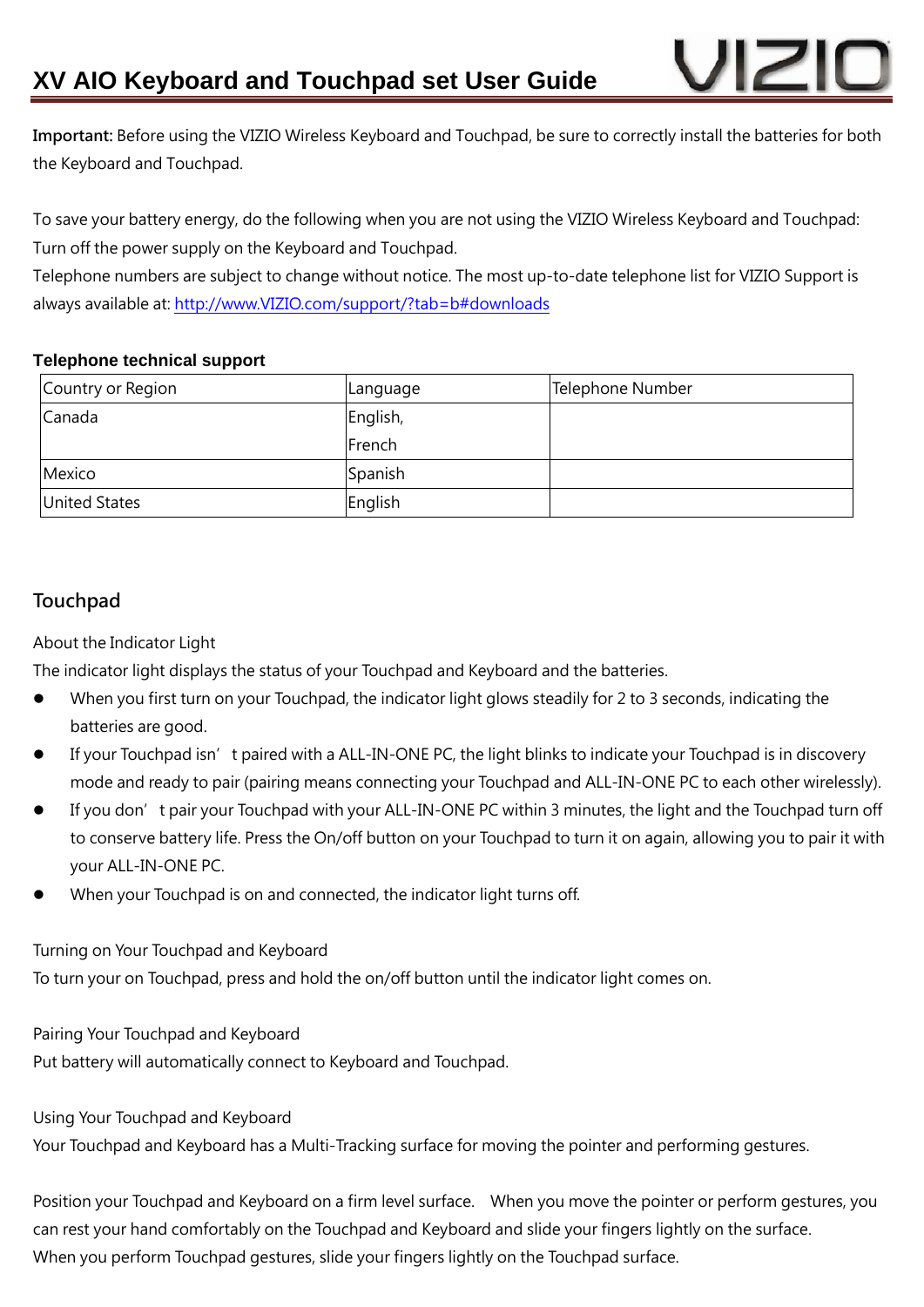Touchpad gestures work in many applications.

Here are some ways to use your Touchpad and Keyboard:

- Drag two fingers up, down, or sideways to scroll in an active window.
- **•** Secondary-click (right-click) to access shortcut menu commands.
- Use two-finger pinching to zoom in or out on PDFs, images, photos, and more.
- Use two-finger rotating to rotate photos, pages, and more.
- Swipe three fingers to rapidly page through documents, move to the previous or next photo, and more.
- Swipe four fingers left or right to activate Application Switcher so you can cycle through open applications. Four-finger swiping works in the Finder and all applications.

VIZIO

Swipe four fingers up or down to show the desktop or display all open windows in Exposé.

For more information, see Touchpad preferences or choose Help > ALL-IN-ONE PC Help and search for "Touchpad."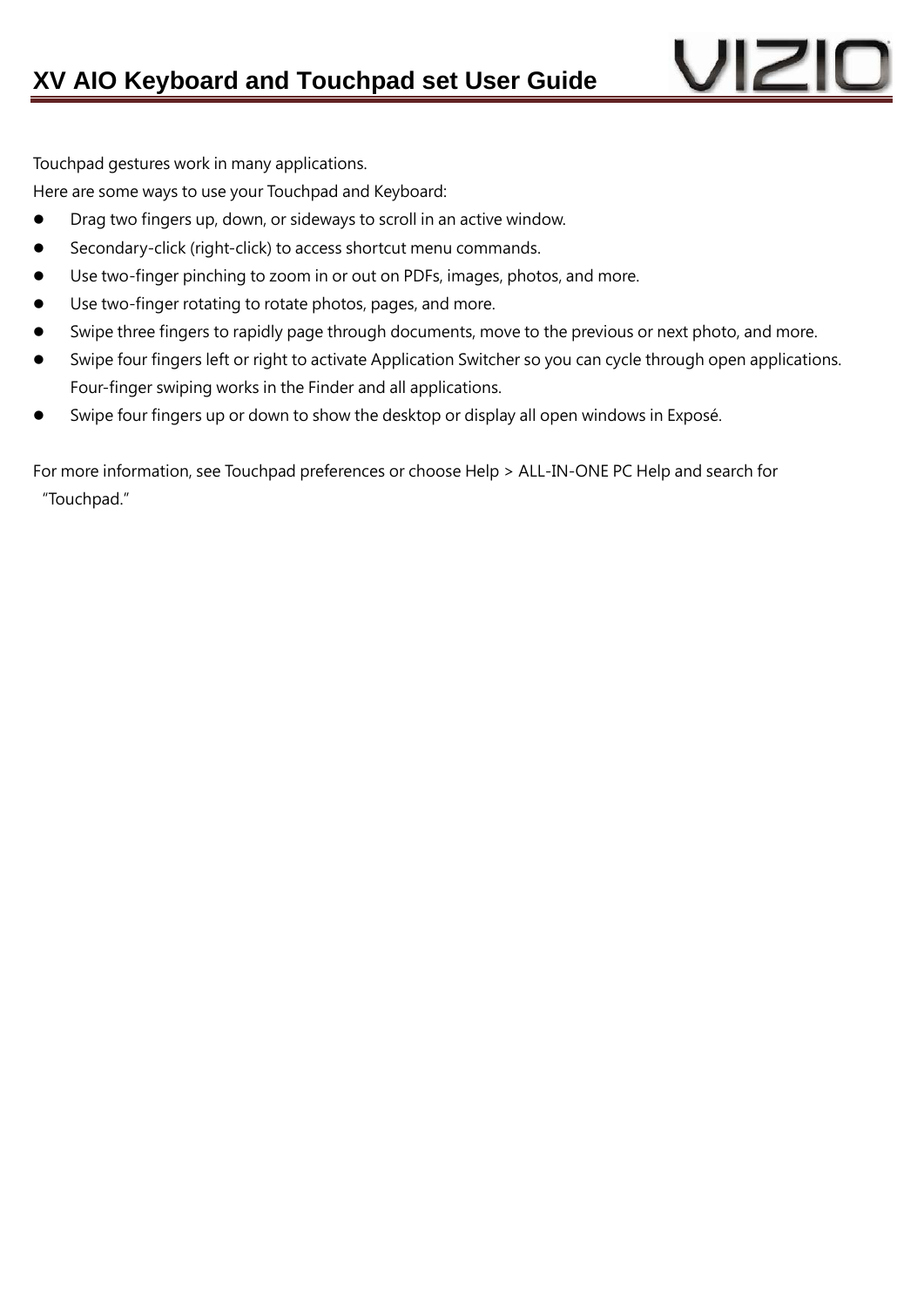

#### **Important Information**

Product Model

Receiver DGRF67GBA

#### **Federal Communications Commission Declaration of Conformity**

| Receiver | FCC ID: EMJDDGRF67GBA |
|----------|-----------------------|
| Keyboard | FCC ID: EMJKKBRF6711  |
| Touchpad | FCC ID: EMJPTPRFGB12  |

This equipment has been tested and found to comply with the limits for a Class B digital device, pursuant to part 15 of the FCC Rules. These limits are designed to provide reasonable protection against harmful interference in a residential installation. This equipment generates, uses and can radiate radio frequency energy and, if not installed and used in accordance with the instructions, may cause harmful interference to radio communications. However, there is no guarantee that interference will not occur in a particular installation. If this equipment does cause harmful interference to radio or television reception, which can be determined by turning the equipment off and on, the user is encouraged to try to correct the interference by one or more of the following measures:

- Reorient or relocate the receiving antenna.
- Increase the separation between the equipment and receiver.
- Connect the equipment into an outlet on a circuit different from that to which the receiver is connected.
- Consult the dealer or an experienced radio/TV technician for help."

This device complies with part 15 of the FCC Rules. Operation is subject to the following two conditions: (1) This device may not cause harmful interference, and (2) this device must accept any interference received, including interference that may cause undesired operation.

FCC Caution: Any changes or modifications not expressly approved by the party responsible for compliance could void the user's authority to operate this equipment.